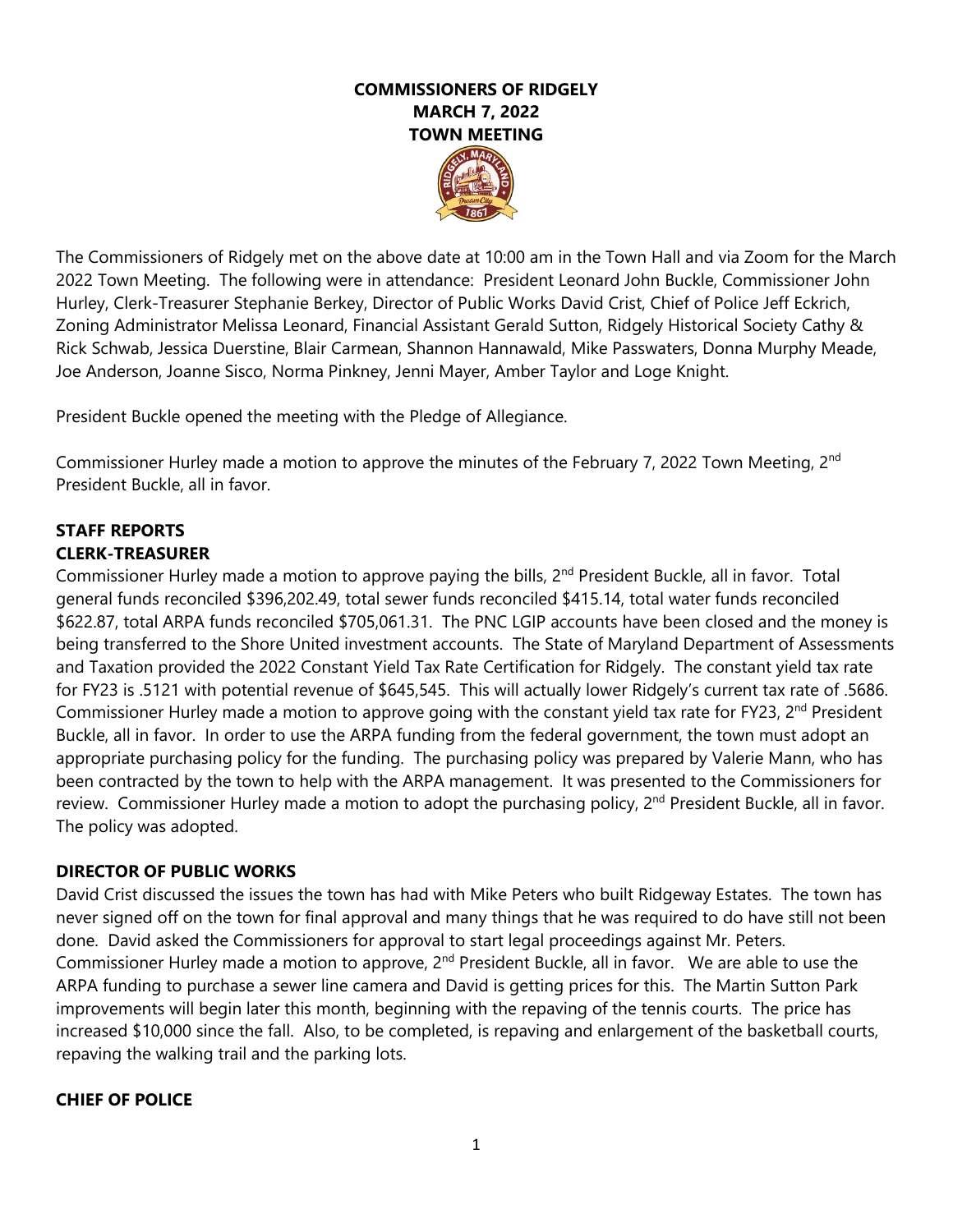Chief Eckrich said that he is in the process of filling 2 full time positions. In the interim, the part time officers will be covering shifts.

# **ZONING ADMINISTRATOR**

Melissa Leonard said that rental inspections letters have been mailed out and they are starting to be scheduled.

#### **FINANCIAL ASSISTANT**

Gerald Sutton said that he thought the budget revision went well and we are already working on the FY23 budget.

#### **HISTORICAL SOCIETY**

Cathy Schwab said that on March 1, 2022 at the County Commissioners meeting they renamed Chicken Bridge Road to Hannah Henry Way. There will be a celebration on Saturday April 9, 2022 with food, vendors, games and cars from 12-3. They invited the Commissioners to attend.

#### **OLD BUSINESS**

Commissioner Hurley made a motion to approve Ordinance No. 2022-389 FY22 Budget Revision, 2<sup>nd</sup> President Buckle, all in favor. The Ordinance was approved.

#### **NEW BUSINESS**

Shannon Hannawald, founder of the Endo Warriors of the Eastern Shore discussed her story with Endometriosis. President Buckle presented Shannon with a Proclamation to proclaim March as Endometriosis Awareness Month. All of the outside lights at the town hall and train station will be yellow for the month.

Sandra Pitts was not present, but she had requested earlier to be able to put a plaque on the tree at Martin Sutton Park that was planted in memory of her late husband. President Buckle discussed putting a bench at the tree where the plaque could be place. The town would provide the bench for Mrs. Pitts. David Crist will meet with Mrs. Pitts to let her know and to see where the bench will be placed.

Mike Passwaters of 148 E. Bell Street discussed the potholes and condition of East Bell. David discussed that he is looking into paying the county to tar and chip the road. The other options would be to repave the road or to put millings on the entire road, but then it will not be able to be plowed. The Commissioners agreed to see what the costs would be to have the road tar and chipped.

Jennifer Bair from Lister Estates Home Owners Association discussed their concerns: more street lights, potholes on Lister Lane and Robin's Court, a sidewalk in Robin's Court that is damaged by a drainage pipe, and some of the trees that the town re-planted after removing the larger trees that damaged the sidewalks have died. David Crist said that a list was sent to Delmarva Power for LED bulb upgrades in the town, and all of the lights in Lister Estates are on that list as well as Caroline Avenue and Greenridge. Public works will work on putting cold patch in the potholes. He will look at the drain at 25 Robin's Court to see if we can get it fixed. Other sidewalks were repaired when we removed the trees. Sidewalks are the responsibility of the homeowner, but David asked for a list of the sidewalks in question. The town replanted the trees and the homeowners were provided gator bags to keep the trees watered. It is not in the budget to replant trees again. We have a long list of trees that are in need of being removed that have priority for funding.